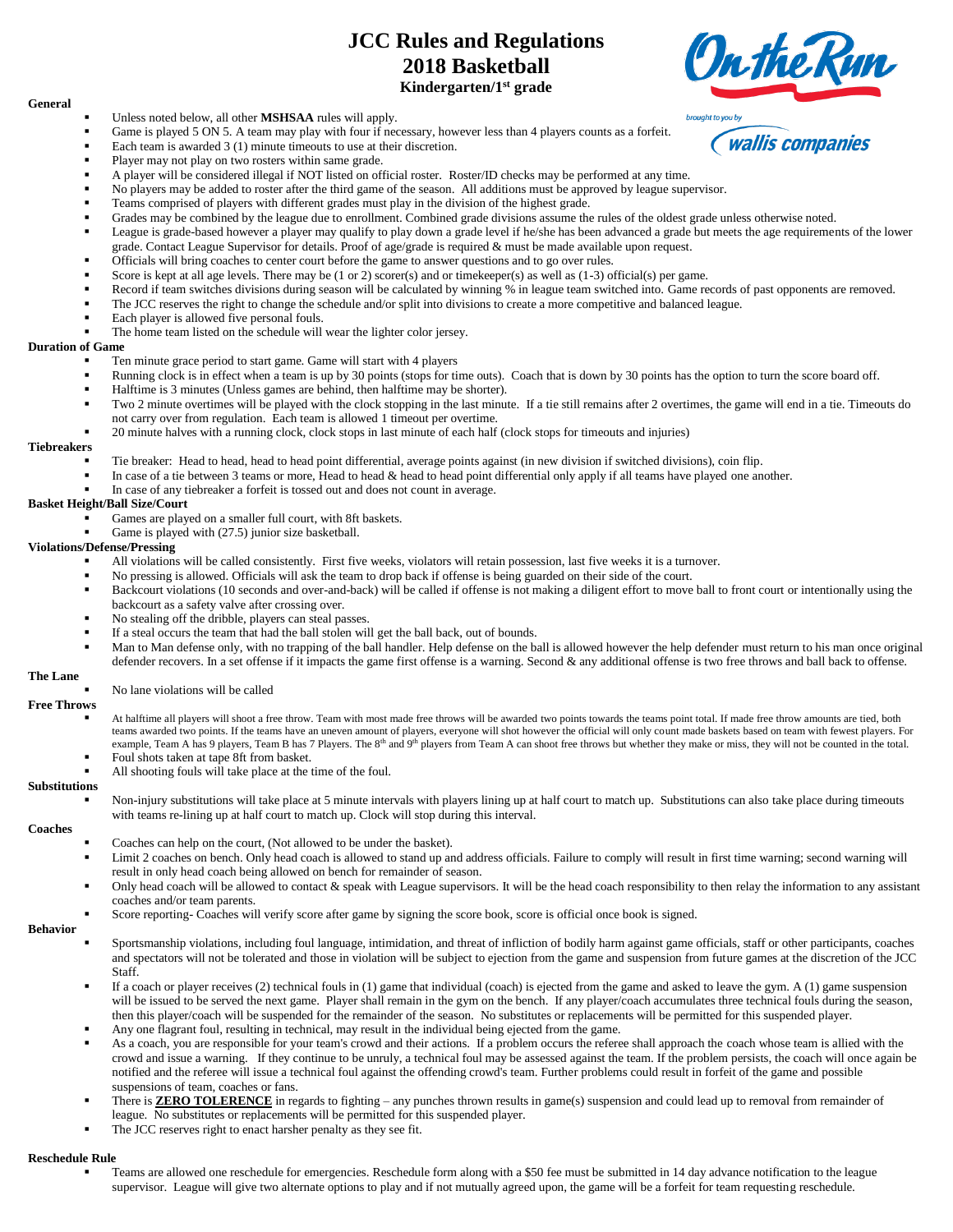## **JCC Rules and Regulations 2018 Basketball 2 nd grade**



## **General**

### Unless noted below, all other **MSHSAA** rules will apply.

- Game is played 5 ON 5. A team may play with four if necessary, however less than 4 players counts as a forfeit.
- Each team is awarded  $3(1)$  minute timeouts to use at their discretion.
- Player may not play on two rosters within same grade.
- A player will be considered illegal if NOT listed on official roster. Roster/ID checks may be performed at any time.
- No players may be added to roster after the third game of the season. All additions must be approved by league supervisor.
- Teams comprised of players with different grades must play in the division of the highest grade.
- Grades may be combined by the league due to enrollment. Combined grade divisions assume the rules of the oldest grade unless otherwise noted.
- League is grade-based however a player may qualify to play down a grade level if he/she has been advanced a grade but meets the age requirements of the lower grade. Contact League Supervisor for details. Proof of age/grade is required & must be made available upon request.
- Officials will bring coaches to center court before the game to answer questions and to go over rules.
- Score is kept at all age levels. There may be  $(1 \text{ or } 2)$  scorer(s) and or timekeeper(s) as well as  $(1-3)$  official(s) per game.
- Record if team switches divisions during season will be calculated by winning % in league team switched into. Game records of past opponents are removed.
- The JCC reserves the right to change the schedule and/or split into divisions to create a more competitive and balanced league.
- Each player is allowed five personal fouls.
- The home team listed on the schedule will wear the lighter color jersey.

## **Duration of Game**

- Ten minute grace period to start game. Game will start with 4 players
- Running clock is in effect when a team is up by 30 points (stops for time outs). Coach that is down by 30 points has the option to turn the score board off.
- Halftime is 3 minutes (Unless games are behind, then halftime may be shorter).
- Two 2 minute overtimes will be played with the clock stopping in the last minute. If a tie still remains after 2 overtimes, the game will end in a tie. Timeouts do not carry over from regulation. Each team is allowed 1 timeout per overtime.
- 20 minute halves with a running clock, clock stops in last minute of each half. (clock stops for timeouts and injuries)

## **Tiebreakers**

- Tie breaker: Head to head, head to head point differential, average points against (in new division if switched divisions), coin flip.
- In case of a tie between 3 teams or more, Head to head & head to head point differential only apply if all teams have played one another.
- In case of any tiebreaker a forfeit is tossed out and does not count in average.

## **Basket Height/Ball Size/Court**

- Games are played on 9ft baskets. Game is played with (27.5) junior size basketball.
- **2nd grade WHITE** is half court;  $2<sup>nd</sup>$  **grade BLUE** is full court.

## **Violations/Defense/Pressing**

- All violations will be called and will be turnovers.
- No pressing is allowed. Officials will ask the team to drop back if offense is being guarded on their side of the court.
- Backcourt violations (10 seconds and over-and-back) will be called if offense is not making a diligent effort to move ball to front court or intentionally using the backcourt as a safety valve after crossing over.
- No stealing off the dribble, players can steal passes.
- If a steal occurs the team that had the ball stolen will get the ball back, out of bounds.
- Man to Man defense only, with no trapping of the ball handler. Help defense on the ball is allowed however the help defender must return to his man once original defender recovers. In a set offense if it impacts the game first offense is a warning. Second & any additional offense is two free throws and ball back to offense.

## **The Lane**

▪ 5 seconds in the lane with the ball is a violation; 3 seconds in the lane is not called.

## **Free Throws**

▪ **2nd grade WHITE**- Foul shots taken at tape 8ft from basket. **2nd grade BLUE** full court- Foul shots taken at tape 12ft from basket.

- **2nd grade WHITE** At halftime all players will shoot a free throw. Team with most made free throws will be awarded two points towards the teams point total. If made free throw amounts are tied, both teams awarded two points. If the teams have an uneven amount of players, everyone will shot however the official will only count made baskets based on team with fewest players. For example, Team A has 9 players, Team B has 7 Players. The 8<sup>th</sup> and 9<sup>th</sup> players from Team A can shoot free throws but whether they make or miss, they will not be counted in the total.
- 2nd grade BLUE fill court–No halftime free throws. Players occupying free throw lane line can enter the lane upon the release of the ball. The shooter who may not cross the free throw line until the ball hits the rim. The shooter and any players outside the 3-point arc must wait for ball to hit rim or backboard. If free throw points is a tie by both teams, both teams get the points.

#### All shooting fouls will take place at the time of the foul.

- **Substitutions**
	- **2nd grade WHITE-**Substitutions will take place at 5 minute intervals with players lining up at half court to match up. Substitutions can also take place during timeouts with teams relining up at half court to match up. Clock will stop during this interval.
	- 2nd grade BLUE full court- Substitution at any time within regulation rules.

## **Coaches**

- 2nd grade WHITE Coaches can help on the court, (Not allowed to be under the basket).
- 2nd grade BLUE full court- not allowed on court.
- Limit 2 coaches on bench. Only head coach is allowed to stand up and address officials. Failure to comply will result in first time warning; second warning will result in only head coach being allowed on bench for remainder of season.
- Only head coach will be allowed to contact & speak with League supervisors. It will be the head coach responsibility to then relay the information to any assistant coaches and/or team parents.
- Score reporting- Coaches will verify score after game by signing the score book, score is official once book is signed.

## **Behavior**

- Sportsmanship violations, including foul language, intimidation, and threat of infliction of bodily harm against game officials, staff or other participants, coaches and spectators will not be tolerated and those in violation will be subject to ejection from the game and suspension from future games at the discretion of the JCC Staff.
- If a coach or player receives (2) technical fouls in (1) game that individual (coach) is ejected from the game and asked to leave the gym. A (1) game suspension will be issued to be served the next game. Player shall remain in the gym on the bench. If any player/coach accumulates three technical fouls during the season, then this player/coach will be suspended for the remainder of the season. No substitutes or replacements will be permitted for this suspended player.
- Any one flagrant foul, resulting in technical, may result in the individual being ejected from the game.
- As a coach, you are responsible for your team's crowd and their actions. If a problem occurs the referee shall approach the coach whose team is allied with the crowd and issue a warning. If they continue to be unruly, a technical foul may be assessed against the team. If the problem persists, the coach will once again be notified and the referee will issue a technical foul against the offending crowd's team. Further problems could result in forfeit of the game and possible suspensions of team, coaches or fans.
- There is **ZERO TOLERENCE** in regards to fighting any punches thrown results in game(s) suspension and could lead up to removal from remainder of league. No substitutes or replacements will be permitted for this suspended player.
- The JCC reserves right to enact harsher penalty as they see fit.

## **Reschedule Rule**

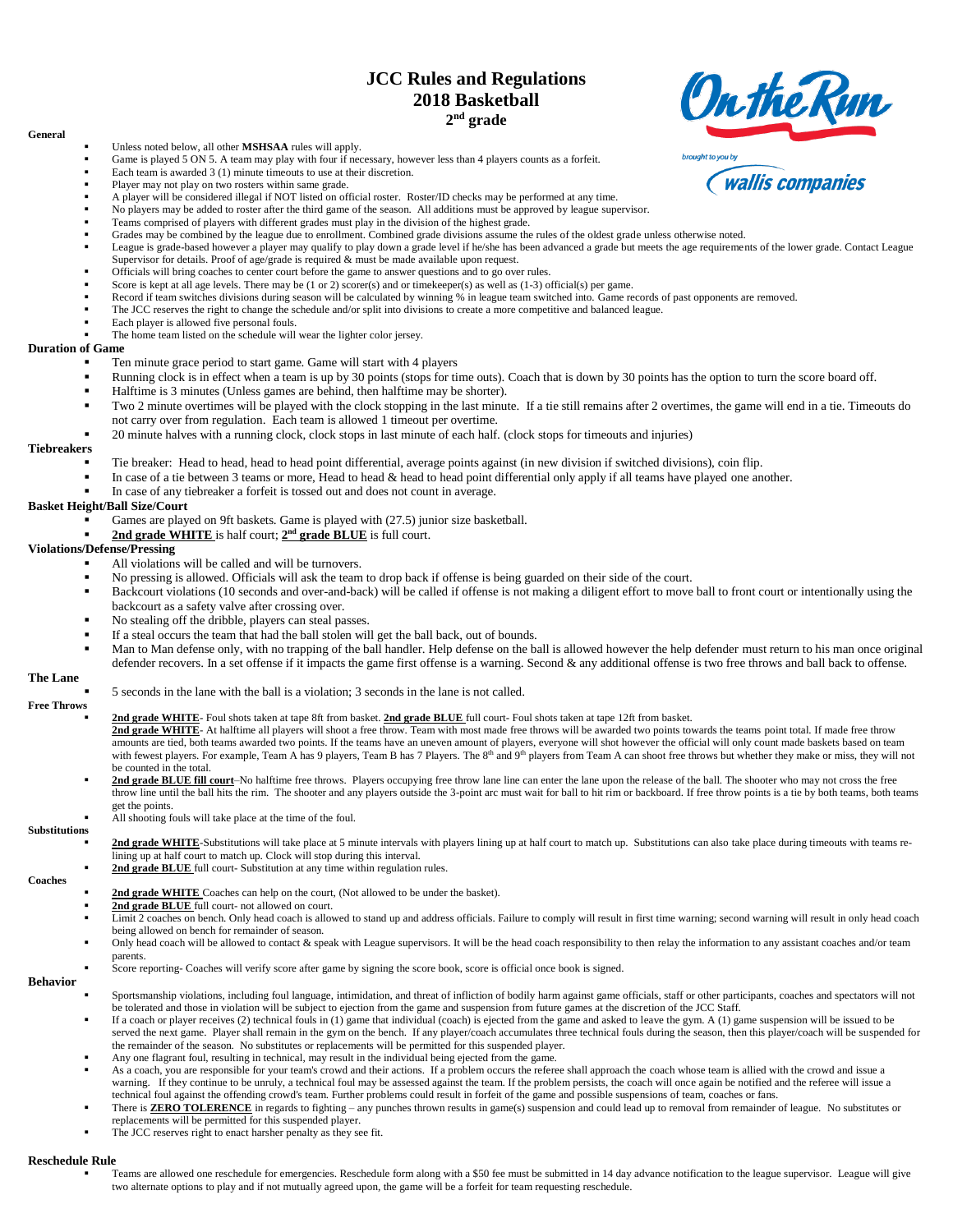# **JCC Rules and Regulations 2018 Basketball 3 rd grade**



## **General**

- Unless noted below, all other **MSHSAA** rules will apply.
- Game is played 5 ON 5. A team may play with four if necessary, however less than 4 players counts as a forfeit.
- Each team is awarded  $3(1)$  minute timeouts to use at their discretion.
- Player may not play on two rosters within same grade.
- A player will be considered illegal if NOT listed on official roster. Roster/ID checks may be performed at any time.
- No players may be added to roster after the third game of the season. All additions must be approved by league supervisor.
- Teams comprised of players with different grades must play in the division of the highest grade.
- Grades may be combined by the league due to enrollment. Combined grade divisions assume the rules of the oldest grade unless otherwise noted.
- League is grade-based however a player may qualify to play down a grade level if he/she has been advanced a grade but meets the age requirements of the lower grade. Contact League Supervisor for details. Proof of age/grade is required & must be made available upon request.
- Officials will bring coaches to center court before the game to answer questions and to go over rules.
- Score is kept at all age levels.
- There may be  $(1 \text{ or } 2)$  scorer(s) and or timekeeper(s) as well as  $(1-3)$  official(s) per game.
- Record if team switches divisions during season will be calculated by winning % in league team switched into. Game records of past opponents are removed.
- The JCC reserves the right to change the schedule and/or split into divisions to create a more competitive and balanced league.
- Each player is allowed five personal fouls.
- The home team listed on the schedule will wear the lighter color jersey.

## **Duration of Game**

- Ten minute grace period to start game. Game will start with 4 players
- Running clock is in effect when a team is up by 30 points (stops for time outs). Coach that is down by 30 points has the option to turn the score board off.
- Halftime is 3 minutes (Unless games are behind, then halftime may be shorter).
- Two 2 minute overtimes will be played with the clock stopping in the last minute. If a tie still remains after 2 overtimes, the game will end in a tie. Timeouts do not carry over from regulation. Each team is allowed 1 timeout per overtime.
- 20 minute halves with a running clock, clock stops in last minute of each half. (clock stops for timeouts and injuries)

## **Tiebreakers**

- Tie breaker: Head to head, head to head point differential, average points against (in new division if switched divisions), coin flip.
- In case of a tie between 3 teams or more, Head to head & head to head point differential only apply if all teams have played one another.
- In case of any tiebreaker a forfeit is tossed out and does not count in average.

## **Basket Height/Ball Size/Court**

- Games are played on regulation size court, with 10ft basket.
- Game is played with (28.5) official women's size basketball.

## **Defense/Pressing**

- Pressing is allowed in the last minute of each half (if a team is up by 20 points or more, pressing is not allowed).
- All stealing is allowed.

### **Free Throws**

- Free throws are shot at a tape 12 ft from basket.
- Players occupying free throw lane line can enter the lane upon the release of the ball. The shooter who may not cross the free throw line until the ball hits the rim. The shooter and any players outside the 3-point arc must wait for ball to hit rim or backboard.

## **Coaches**

- Limit 2 coaches on bench. Only head coach is allowed to stand up and address officials. Failure to comply will result in first time warning; second warning will result in only head coach being allowed on bench for remainder of season.
- Only head coach will be allowed to contact  $\&$  speak with League supervisors. It will be the head coach responsibility to then relay the information to any assistant coaches and/or team parents.
- Score reporting- Coaches will verify score after game by signing the score book, score is official once book is signed.

**Behavior**

- Sportsmanship violations, including foul language, intimidation, and threat of infliction of bodily harm against game officials, staff or other participants, coaches and spectators will not be tolerated and those in violation will be subject to ejection from the game and suspension from future games at the discretion of the JCC Staff.
- If a coach or player receives (2) technical fouls in (1) game that individual (coach) is ejected from the game and asked to leave the gym. A (1) game suspension will be issued to be served the next game. Player shall remain in the gym on the bench. If any player/coach accumulates three technical fouls during the season, then this player/coach will be suspended for the remainder of the season. No substitutes or replacements will be permitted for this suspended player.
- Any one flagrant foul, resulting in technical, may result in the individual being ejected from the game.
- As a coach, you are responsible for your team's crowd and their actions. If a problem occurs the referee shall approach the coach whose team is allied with the crowd and issue a warning. If they continue to be unruly, a technical foul may be assessed against the team. If the problem persists, the coach will once again be notified and the referee will issue a technical foul against the offending crowd's team. Further problems could result in forfeit of the game and possible suspensions of team, coaches or fans.
- There is **ZERO TOLERENCE** in regards to fighting any punches thrown results in game(s) suspension and could lead up to removal from remainder of league. No substitutes or replacements will be permitted for this suspended player.
- The JCC reserves right to enact harsher penalty as they see fit.

## **Reschedule Rule**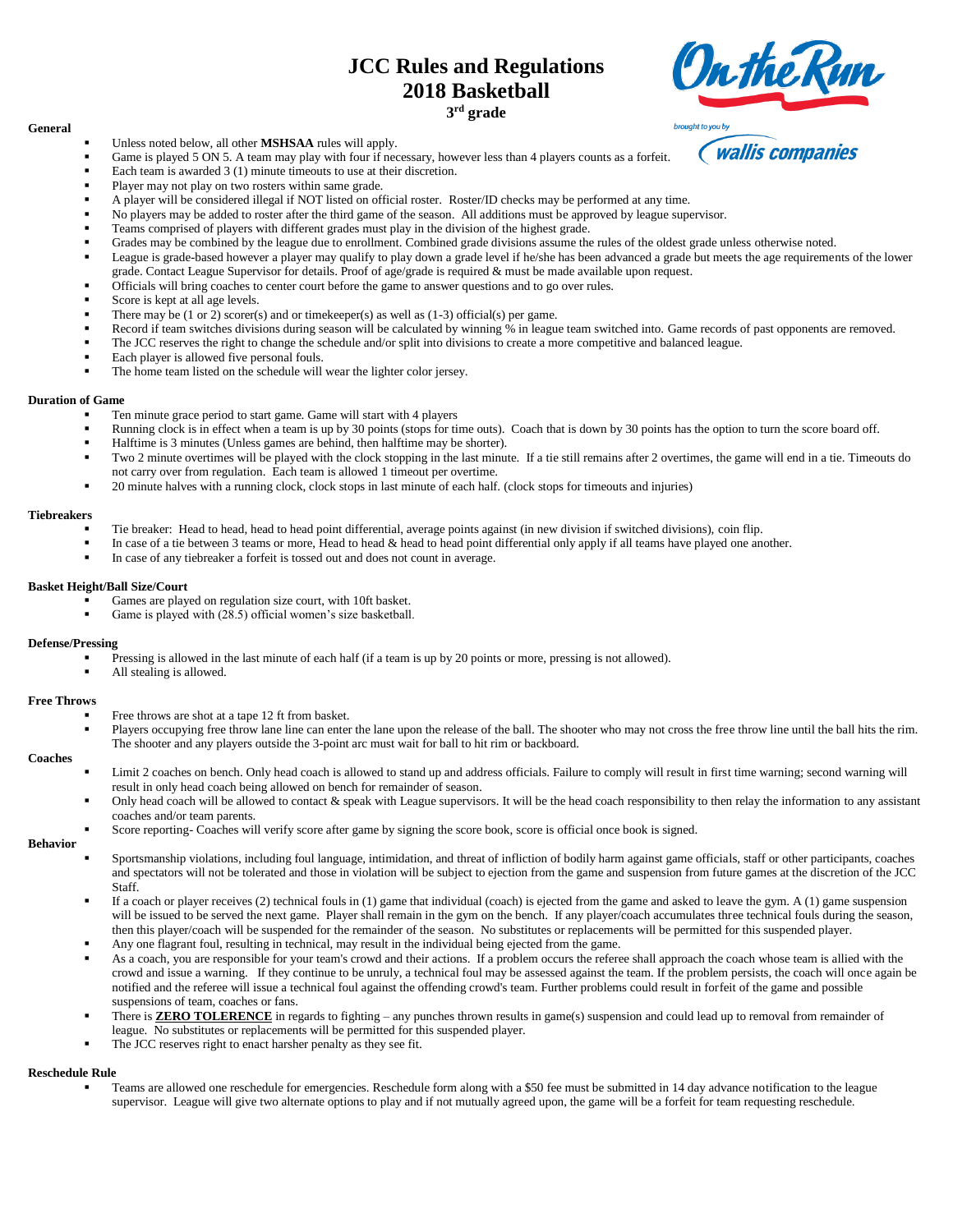# **JCC Rules and Regulations 2018 Basketball 4 th grade**

## **General**

- Unless noted below, all other **MSHSAA** rules will apply.
- Game is played 5 ON 5. A team may play with four if necessary, however less than 4 players counts as a forfeit.
- Each team is awarded  $3(1)$  minute timeouts to use at their discretion.
- Player may not play on two rosters within same grade.
- A player will be considered illegal if NOT listed on official roster. Roster/ID checks may be performed at any time.
- No players may be added to roster after the third game of the season. All additions must be approved by league supervisor.
- Teams comprised of players with different grades must play in the division of the highest grade.
- Grades may be combined by the league due to enrollment. Combined grade divisions assume the rules of the oldest grade unless otherwise noted.
- League is grade-based however a player may qualify to play down a grade level if he/she has been advanced a grade but meets the age requirements of the lower grade. Contact League Supervisor for details. Proof of age/grade is required & must be made available upon request.
- Officials will bring coaches to center court before the game to answer questions and to go over rules.
- Score is kept at all age levels.
- There may be  $(1 \text{ or } 2)$  scorer(s) and or timekeeper(s) as well as  $(1-3)$  official(s) per game.
- Record if team switches divisions during season will be calculated by winning % in league team switched into. Game records of past opponents are removed.
- The JCC reserves the right to change the schedule and/or split into divisions to create a more competitive and balanced league.
- Each player is allowed five personal fouls.
- The home team listed on the schedule will wear the lighter color jersey.

## **Duration of Game**

- Ten minute grace period to start game. Game will start with 4 players
- Running clock is in effect when a team is up by 30 points (stops for time outs). Coach that is down by 30 points has the option to turn the score board off.
- Halftime is 3 minutes (Unless games are behind, then halftime may be shorter).
- Two 2 minute overtimes will be played with the clock stopping in the last minute. If a tie still remains after 2 overtimes, the game will end in a tie. Timeouts do not carry over from regulation. Each team is allowed 1 timeout per overtime.
- 20 minute halves with a running clock, clock stops in last two minutes of each half. (clock stops for timeouts and injuries)

### **Tiebreakers**

- Tie breaker: Head to head, head to head point differential, average points against (in new division if switched divisions), coin flip.
- In case of a tie between 3 teams or more, Head to head & head to head point differential only apply if all teams have played one another.
- In case of any tiebreaker a forfeit is tossed out and does not count in average.

## **Basket Height/Ball Size/Court**

- Games are played on regulation size court, with 10ft basket.
- Game is played with (28.5) official women's size basketball.

## **Defense/Pressing**

Pressing is allowed in the last 2 minutes of each half (if a team is up by 20 points or more, the team in lead cannot press).

Score reporting- Coaches will verify score after game by signing the score book, score is official once book is signed.

### **Free Throws**

Players occupying free throw lane line can enter the lane upon the release of the ball. The shooter who may not cross the free throw line until the ball hits the rim. The shooter and any players outside the 3-point arc must wait for ball to hit rim or backboard.

## **Coaches**

- Limit 2 coaches on bench. Only head coach is allowed to stand up and address officials. Failure to comply will result in first time warning; second warning will result in only head coach being allowed on bench for remainder of season.
- Only head coach will be allowed to contact & speak with League supervisors. It will be the head coach responsibility to then relay the information to any assistant coaches and/or team parents.

## **Behavior**

- Sportsmanship violations, including foul language, intimidation, and threat of infliction of bodily harm against game officials, staff or other participants, coaches and spectators will not be tolerated and those in violation will be subject to ejection from the game and suspension from future games at the discretion of the JCC
- Staff.
- If a coach or player receives (2) technical fouls in (1) game that individual (coach) is ejected from the game and asked to leave the gym. A (1) game suspension will be issued to be served the next game. Player shall remain in the gym on the bench. If any player/coach accumulates three technical fouls during the season, then this player/coach will be suspended for the remainder of the season. No substitutes or replacements will be permitted for this suspended player.
- Any one flagrant foul, resulting in technical, may result in the individual being ejected from the game.
- As a coach, you are responsible for your team's crowd and their actions. If a problem occurs the referee shall approach the coach whose team is allied with the crowd and issue a warning. If they continue to be unruly, a technical foul may be assessed against the team. If the problem persists, the coach will once again be notified and the referee will issue a technical foul against the offending crowd's team. Further problems could result in forfeit of the game and possible suspensions of team, coaches or fans.
- There is **ZERO TOLERENCE** in regards to fighting any punches thrown results in game(s) suspension and could lead up to removal from remainder of league. No substitutes or replacements will be permitted for this suspended player.
- The JCC reserves right to enact harsher penalty as they see fit.

### **Reschedule Rule**

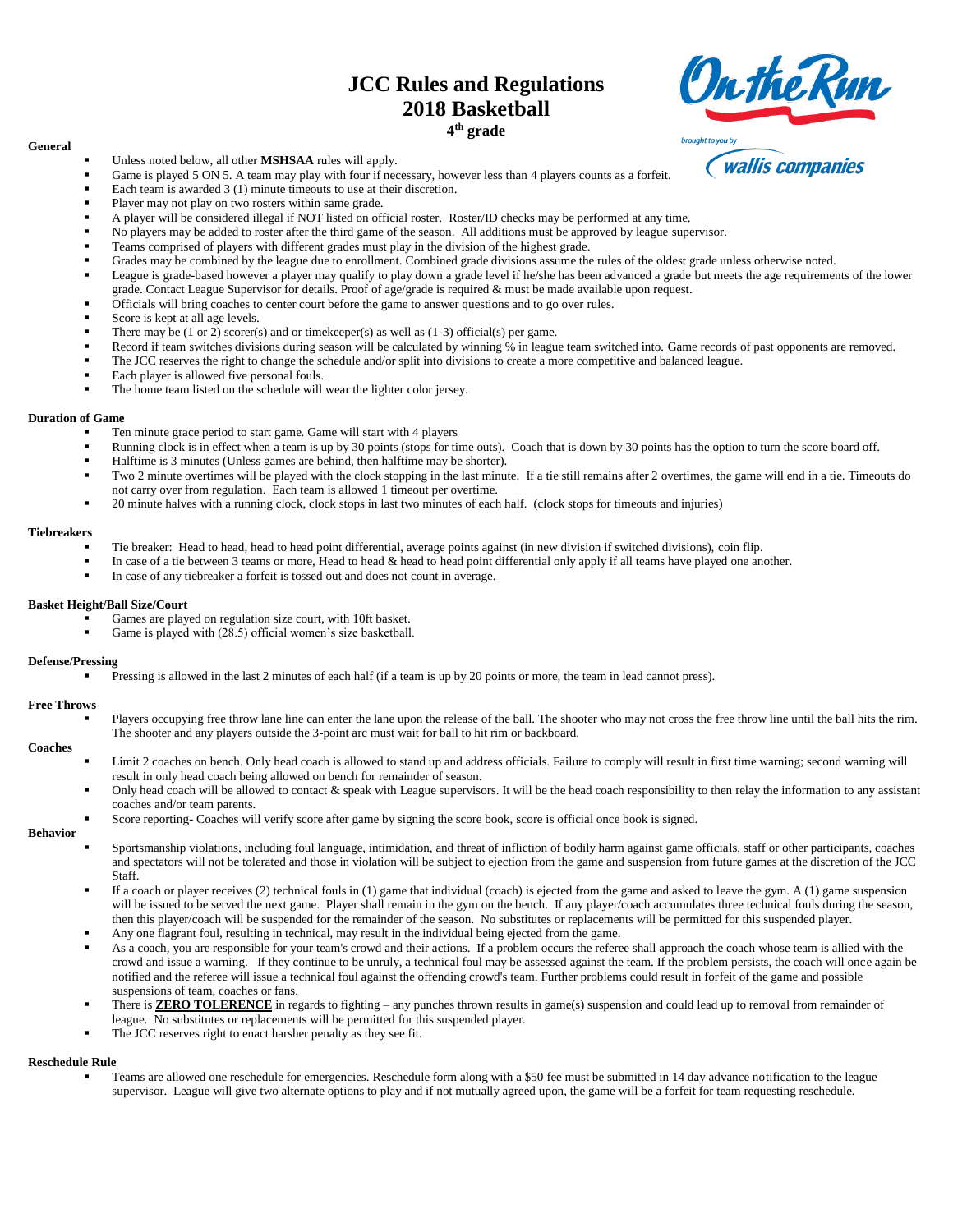# **JCC Rules and Regulations 2018 Basketball 5 th/6th grade**

# **Onthe Run** brought to you b

## **General**

- Unless noted below, all other **MSHSAA** rules will apply.
- Game is played 5 ON 5. A team may play with four if necessary, however less than 4 players counts as a forfeit.
- Each team is awarded  $3(1)$  minute timeouts to use at their discretion.
- Player may not play on two rosters within same grade.
- A player will be considered illegal if NOT listed on official roster. Roster/ID checks may be performed at any time.
- No players may be added to roster after the third game of the season. All additions must be approved by league supervisor.
- Teams comprised of players with different grades must play in the division of the highest grade.
- Grades may be combined by the league due to enrollment. Combined grade divisions assume the rules of the oldest grade unless otherwise noted.
- League is grade-based however a player may qualify to play down a grade level if he/she has been advanced a grade but meets the age requirements of the lower grade. Contact League Supervisor for details. Proof of age/grade is required & must be made available upon request.
- Officials will bring coaches to center court before the game to answer questions and to go over rules.
- Score is kept at all age levels.
- There may be  $(1 \text{ or } 2)$  scorer(s) and or timekeeper(s) as well as  $(1-3)$  official(s) per game.
- Record if team switches divisions during season will be calculated by winning % in league team switched into. Game records of past opponents are removed.
- The JCC reserves the right to change the schedule and/or split into divisions to create a more competitive and balanced league.
- Each player is allowed five personal fouls.
- The home team listed on the schedule will wear the lighter color jersey.

## **Duration of Game**

- Ten minute grace period to start game. Game will start with 4 players
- Running clock is in effect when a team is up by 30 points (stops for time outs). Coach that is down by 30 points has the option to turn the score board off.
- Halftime is 3 minutes (Unless games are behind, then halftime may be shorter).
- Two 2 minute overtimes will be played with the clock stopping in the last minute. If a tie still remains after 2 overtimes, the game will end in a tie. Timeouts do not carry over from regulation. Each team is allowed 1 timeout per overtime.
- 20 minute halves with a running clock, clock stops in last two minutes of each half. (clock stops for timeouts and injuries)

Score reporting- Coaches will verify score after game by signing the score book, score is official once book is signed.

### **Tiebreakers**

- Tie breaker: Head to head, head to head point differential, average points against (in new division if switched divisions), coin flip.
- In case of a tie between 3 teams or more, Head to head & head to head point differential only apply if all teams have played one another.
- In case of any tiebreaker a forfeit is tossed out and does not count in average.

## **Basket Height/Ball Size/Court**

- Games are played on regulation size court, with 10ft basket.
- Game is played with (28.5) official women's size basketball

## **Defense/Pressing**

Pressing is allowed (if a team is up by 20 points or more, the team in lead cannot press).

### **Free Throws**

Players occupying free throw lane line can enter the lane upon the release of the ball. The shooter who may not cross the free throw line until the ball hits the rim. The shooter and any players outside the 3-point arc must wait for ball to hit rim or backboard.

## **Coaches**

- Limit 2 coaches on bench. Only head coach is allowed to stand up and address officials. Failure to comply will result in first time warning; second warning will result in only head coach being allowed on bench for remainder of season.
- Only head coach will be allowed to contact & speak with League supervisors. It will be the head coach responsibility to then relay the information to any assistant coaches and/or team parents.

## **Behavior**

- Sportsmanship violations, including foul language, intimidation, and threat of infliction of bodily harm against game officials, staff or other participants, coaches and spectators will not be tolerated and those in violation will be subject to ejection from the game and suspension from future games at the discretion of the JCC
- Staff.
- If a coach or player receives (2) technical fouls in (1) game that individual (coach) is ejected from the game and asked to leave the gym. A (1) game suspension will be issued to be served the next game. Player shall remain in the gym on the bench. If any player/coach accumulates three technical fouls during the season, then this player/coach will be suspended for the remainder of the season. No substitutes or replacements will be permitted for this suspended player.
- Any one flagrant foul, resulting in technical, may result in the individual being ejected from the game.
- As a coach, you are responsible for your team's crowd and their actions. If a problem occurs the referee shall approach the coach whose team is allied with the crowd and issue a warning. If they continue to be unruly, a technical foul may be assessed against the team. If the problem persists, the coach will once again be notified and the referee will issue a technical foul against the offending crowd's team. Further problems could result in forfeit of the game and possible suspensions of team, coaches or fans.
- There is **ZERO TOLERENCE** in regards to fighting any punches thrown results in game(s) suspension and could lead up to removal from remainder of league. No substitutes or replacements will be permitted for this suspended player.
- The JCC reserves right to enact harsher penalty as they see fit.

## **Reschedule Rule**